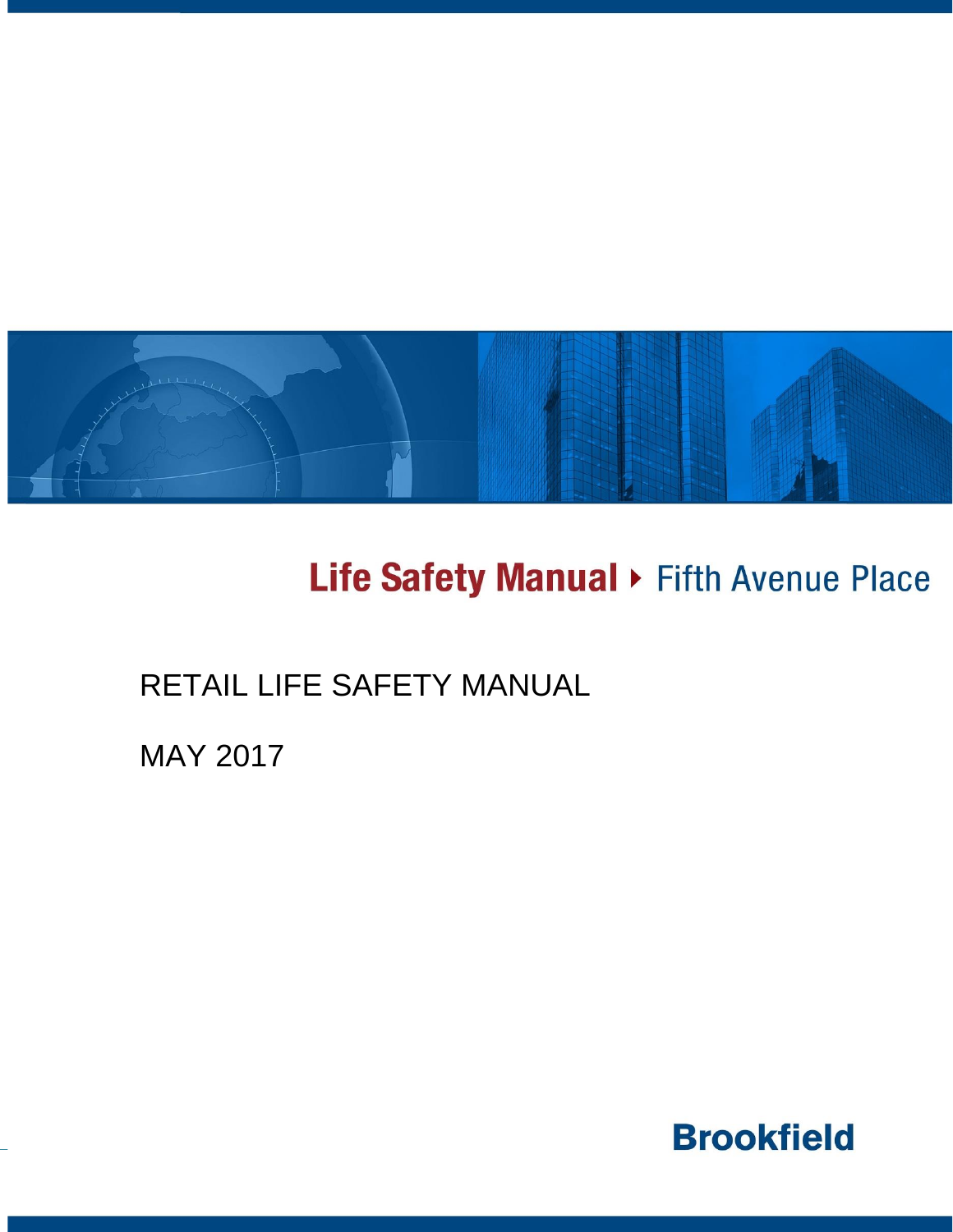

#### **Table of Contents**

#### <span id="page-1-0"></span>**IMPORTANT TELEPHONE NUMBERS**

*Fire, Medical or other Life Threatening Emergencies* 911

*Security* (403) 770-2389

*Service Centre Number – (Water – Electrical Failure – Building Hazard Incidents)* 310-SERV (7378)

<span id="page-1-1"></span>*Property Management Office* (403) 770-2360

#### **INTRODUCTION**

Brookfield Properties places a priority on the safety of their tenants, visitors, contractors, etc. Brookfield provides this manual to retail tenants to use in the creation of their own plans. These are the minimum requirements for a safe evacuation from the building. Tenants are required to plan for evacuations of their own space. Should you have any questions or concerns with respect to this manual, please contact the Manager, Security & Life Safety at **403-770- 2360**.

As a required safety precaution, each retail space shall have and maintain an evacuation plan. At least once per year training must be completed with your employees on that evacuation plan. Training can be provided by the Manager, Security & Life Safety throughout the year as requested. Brookfield Management will conduct a drill at minimum once per year.

**Do not let an emergency be the first time that you learn about the building safety features and the evacuation procedures.** 

Studies have shown that total evacuation is not practical or generally necessary in high rise buildings. Buildings of 120 feet (39.3 meters) in height use a system of staged evacuation. This means that only the occupants of the floor involved in an emergency situation, the floor above and the floor below are evacuated immediately. If a full building evacuation becomes necessary, then the remainder of the building would be evacuated as quickly as conditions warrant or as the Calgary Fire Department deem necessary. This will be accomplished by the use of the voice communication system wherein instructions will be given as necessary. It must be stressed that upon arrival the Calgary Fire Department is in command of the situation until they are off site.

Total building evacuations are necessary only in the case of serious building emergencies.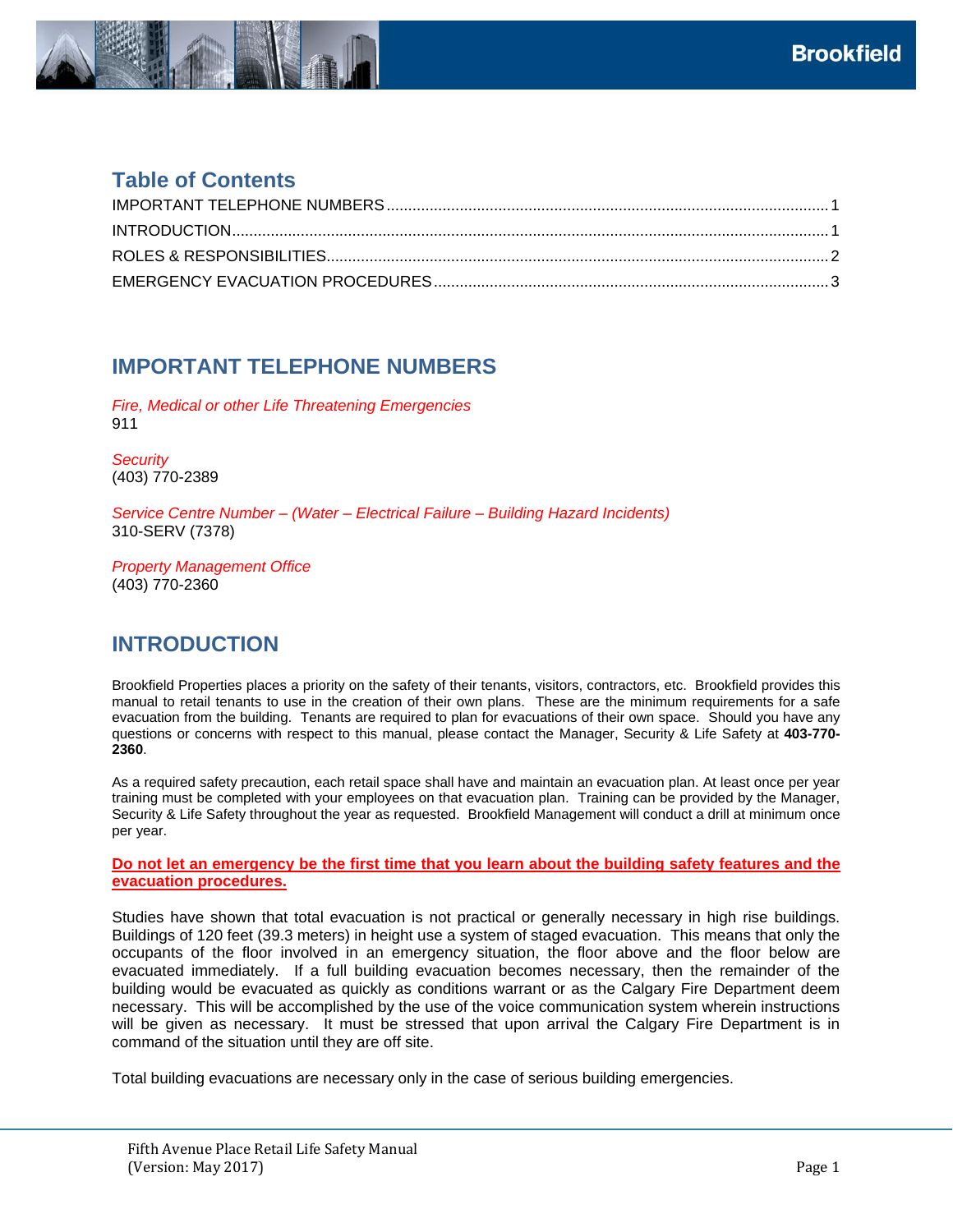



As retail tenants, become familiar with the following:

- location of the nearest fire alarm pull stations;
- alarm signal tones;
- evacuation procedures;
- emergency exits;
- <span id="page-2-0"></span>and fire extinguisher locations

### **ROLES & RESPONSIBILITIES**

- Maintain an evacuation plan and practice it regularly.
- Meet with your employees a minimum of once every three months to review your evacuation plan.
- Keep areas surrounding fire alarm pull stations, fire extinguishers and stairwell doors free of obstructions. Ensure evacuation routes are not blocked.
- Base building fire extinguishers are located in recessed cabinets throughout the retail area. If you are unsure whether you should attempt to use a fire extinguisher, don't; only use one as a last resort. Activate the nearest pull station and then proceed with emergency evacuation procedures.
- It is recommended that a walkthrough of the evacuation process be conducted with your staff. This can include leaving your space and going down the stairwells to the building exit points. This will help employees understand their role in an evacuation and assist in getting people out safely.